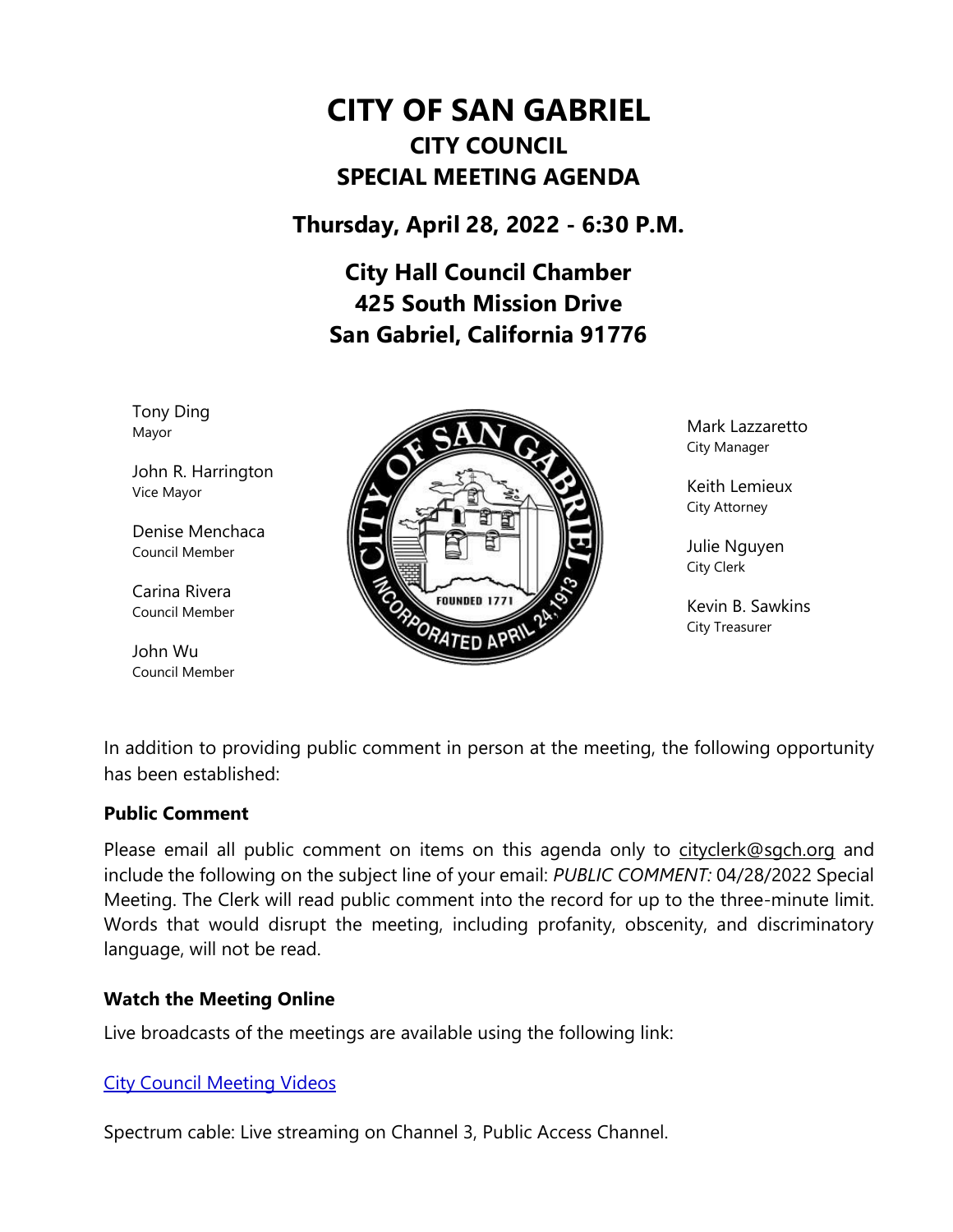### **City Council Special Meeting Agenda Thursday, April 28, 2022**

- **CALL TO ORDER**
- **ROLL CALL:** Mayor Ding, Vice Mayor Harrington, Council Members Menchaca, Rivera, Wu
- **1. PUBLIC COMMENT**

### **2. STUDY SESSION**

## **A. [PROPOSED BUDGET AND CAPITAL IMPROVEMENT PROGRAM FOR FISCAL](https://www.sangabrielcity.com/DocumentCenter/View/16471/Item-2A---Proposed-Budget-and-Capital-Improvement-Program-for-Fiscal-Year-2022-2023)  [YEAR 2022-2023](https://www.sangabrielcity.com/DocumentCenter/View/16471/Item-2A---Proposed-Budget-and-Capital-Improvement-Program-for-Fiscal-Year-2022-2023)**

This report provides a summary of the Proposed Budget and Capital Improvement Plan (CIP) for Fiscal Year 2022-23. City-wide operating revenues and expenditures total \$82,235,872 and \$81,406,839, respectively. The General Fund comprises revenues of \$46,615,842 and expenditures of \$46,249,232, for a positive net change in fund balance of \$366,610. The city-wide expenditure figures include \$11,432,396 for new capital improvement projects.

#### Recommended Action:

Staff recommends that the City Council receive and file the report.

#### **3. ADJOURNMENT**

The next regular City Council meeting will be held on Tuesday, May 3, 2022, at 6:30 p.m. Information regarding matters to be considered at each meeting will be available on the Friday before the City Council meeting on the City's website at [www.sangabrielcity.com.](http://www.sangabrielcity.com/)

**Materials Available for Inspection.** You may view agenda items online at www.sangabrielcity.com/agendacenter. Materials related to an item on this Agenda, submitted to the City Council after distribution of the Agenda packet, will be posted on the City website.

**Persons with Disabilities.** Upon request, this Agenda will be made available in appropriate alternative formats to persons with disabilities, as required by Section 202 of the Americans with Disabilities Act of 1990.

**Persons requesting a Translator.** Any person requesting translation for the meeting must notify the City Clerk Department at cityclerk@sgch.org at least 48 hours before the meeting.

**Questions about this Agenda?** Should any person have a question concerning any of the above Agenda items prior to the meeting, please contact the City Clerk at cityclerk@sgch.org during regular office hours.